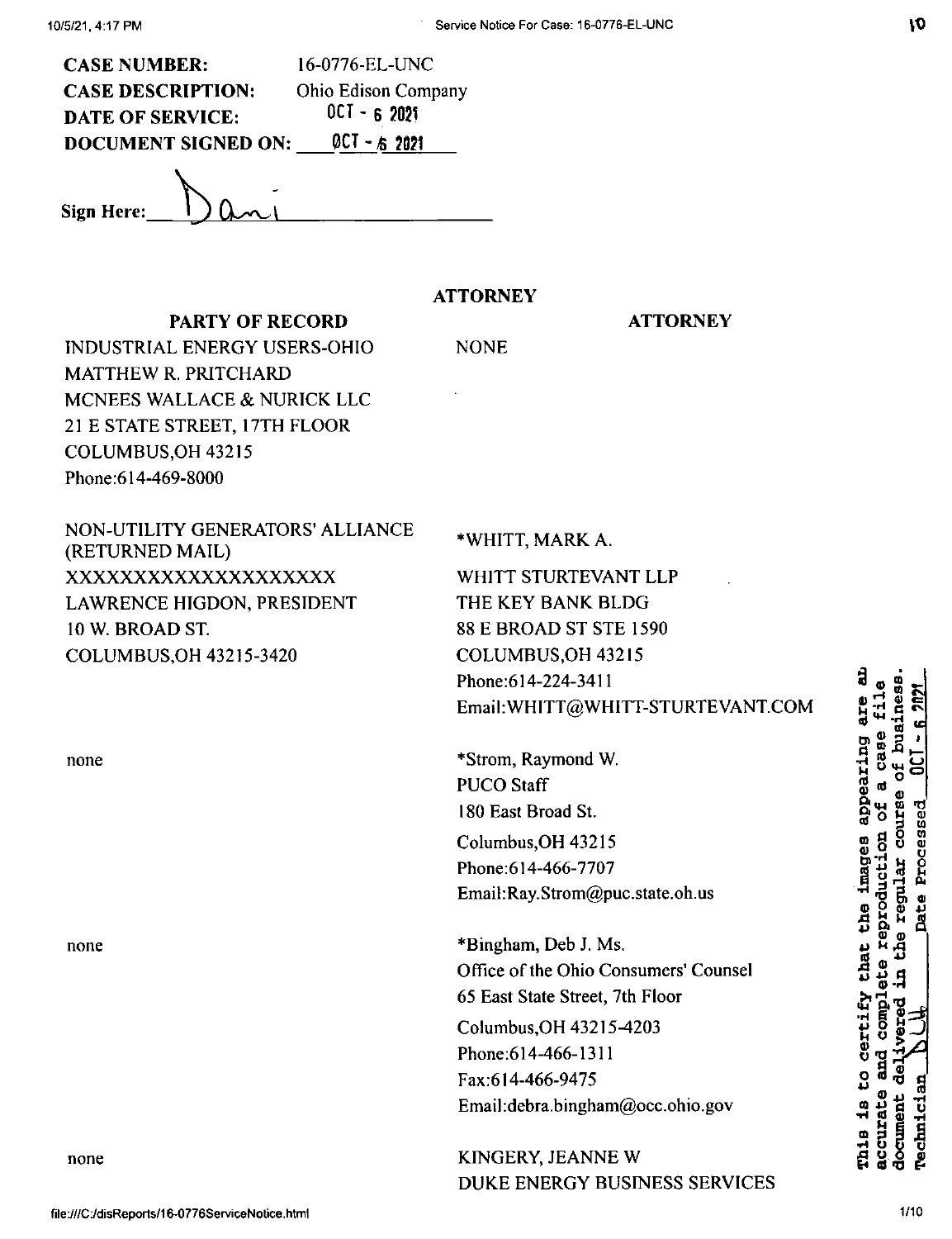| 10/5/21, 4:17 PM | Service Notice For Case: 16-0776-EL-UNC |
|------------------|-----------------------------------------|
|                  | 139 E FOURTH ST                         |
|                  | CINCINNATI, OH 45202                    |
|                  | Phone: (513) 287-4320                   |
|                  | Email:JEANNE.KINGERY@DUKE-ENERGY.COM    |
| none             | *Donoughe, Regan                        |
|                  | IGS Energy                              |
|                  | 6100 Emerald Parkway                    |
|                  | Dublin, OH 43016                        |
|                  | Phone: (330) 242-1011                   |
|                  | Email:regan.donoughe@igs.com            |
| none             | *Benedict, Timothy W Mr.                |
|                  | <b>PUCO Staff</b>                       |
|                  | 180 E. Broad St.                        |
|                  | Columbus, OH 43215                      |
|                  | Phone: 614-644-8384                     |
|                  | Email:Timothy.Benedict@puco.ohio.gov    |
| none             | *Sweeney, Helen                         |
|                  | Interstate Gas Supply, Inc.             |
|                  | 6100 Emerald Parkway                    |
|                  | Dublin, OH 43016                        |
|                  | Phone:614-659-5057                      |
|                  | Email:hsweeney@igsenergy.com            |
| none             | *Strom, Raymond W.                      |
|                  | <b>PUCO Staff</b>                       |
|                  | 180 East Broad St.                      |
|                  | Columbus, OH 43215                      |
|                  | Phone: 614-466-7707                     |
|                  | Email:Ray.Strom@puc.state.oh.us         |
| none             | *Snider, Matthew D Mr.                  |
|                  | <b>Public Utilities Commission</b>      |
|                  | 180 East Broad Street                   |
|                  | Columbus, OH 43215                      |
|                  | Phone: 614-644-8034                     |
|                  | Email:Matthew.Snider@puco.ohio.gov      |
| none             | *Petrucci, Gretchen L. Mrs.             |
|                  | Vorys, Sater, Seymour and Pease         |
|                  | 52 East Gay Street, P.O. Box 1008       |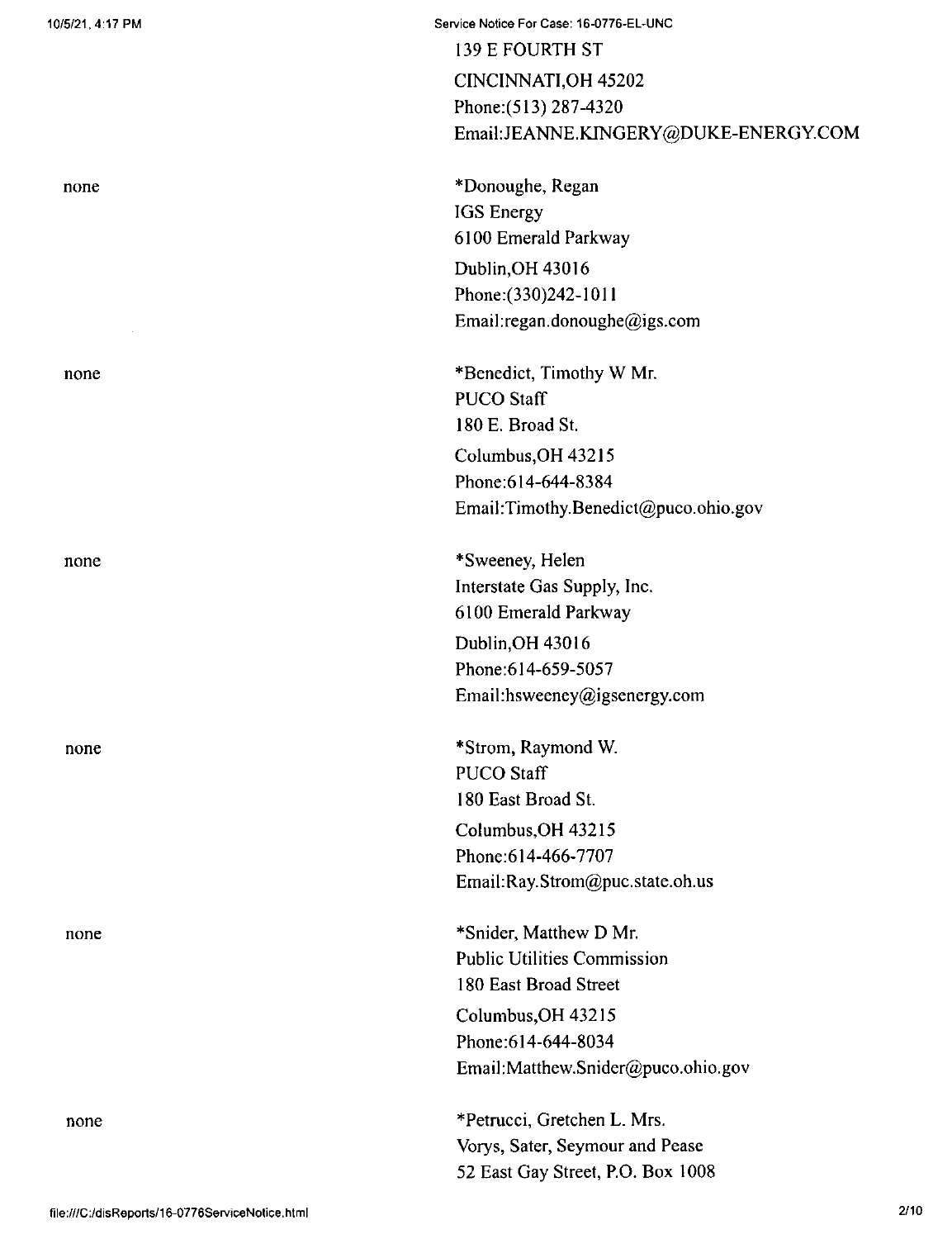none

none

none

none

Service Notice For Case: 16-0776-EL-UNC

Columbus,OH 43216-1008 Phone:614-464-5407 Fax:614-719-4793 Email:glpetrucci@vorys.com

\*Watchom, Christine E. Ms. FirstEnergy Service Company 100 E. Broad Street Suite 2225 Columbus,OH 43215 Phone:614-437-0183 Fax:330-245-5682 Email:cwatchom@firstenergycorp.com

\*Keaney, Mark T Benesch, Friedlander, Coplan & Aronoff LLP 41 S High Street Ste 2600 Columbus,OH 43215 Phone:(614) 223-9369 Fax:(6i4) 223-9330 Email:mkeaney@beneschlaw.com

\*Hehmeyer, Kari D Ms. Benesch, Friedlander, Coplan & Aronoff LLP 41 South High Street Suite 2600 Columbus,OH 43215-6164 Phone:614-223-9344 Fax:614-223-9330 Email:khehmeyer@beneschlaw.com

\*Naeder, Kimberly M. Mrs. Office of Ohio Attorney General 30 East Broad Street 26th Floor Columbus,OH 43215 Phone:614-466-4397 Fax:866-483-1098 Email:kimberly.naeder@ohioattomeygeneral.gov

Columbus,OH 43215 \*Bremer, Dorothy PUCO Staff 180 E. Broad Street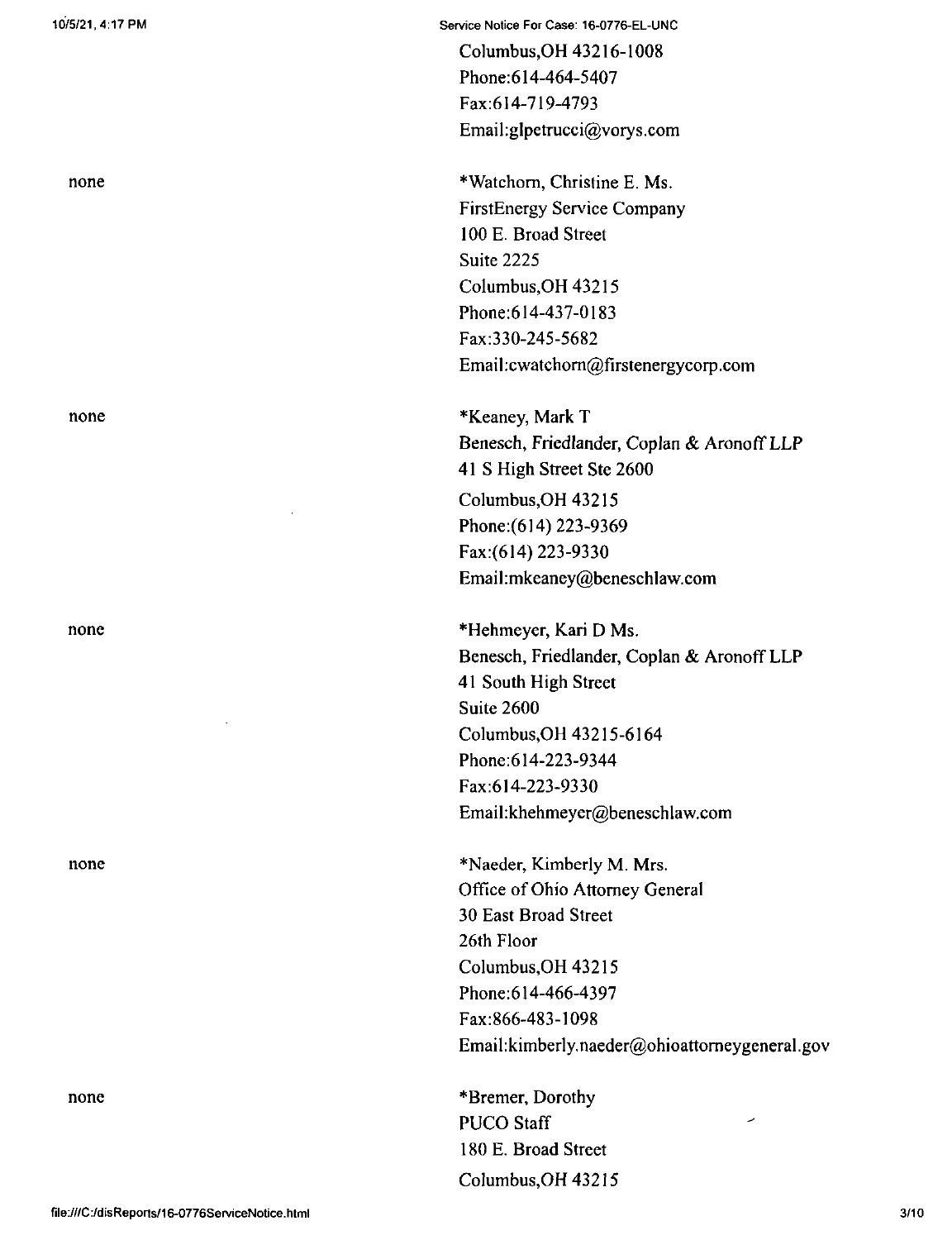none

none

none

none

none

Phone;(614)466-1847 Email:dorothy.bremer@puco.ohio.gov

\*Blend, Christen M. Ms. American Electric Power Service Corporation <sup>1</sup> Riverside Plaza 29th Floor Columbus,OH 43215 Phone;(614) 716-1915 Email:cmblend@aep.com

♦Cahill, Valerie A Ms. Whitt-Sturtevant 88 E, Broad St. #1590 Columbus,OH 43215 Phone;614-405-8717 Email:cahill@whitt-sturtevant.com

\*Conklin, Tyler Mr. Public Utilities Commission of Ohio 180 E Broad St Columbus,OH 43215 Phone:(614) 752-9107 Email:tyler.conklin@puco.ohio.gov

\*Scott, Tonnetta Y. Ms. Ohio Attorney General 30 East Broad Street Columbus,OH 43215 Phone:(614)466-4395 Fax:(614)466-4395 Email:tonnetta.scott@ohioattorneygeneral.gov

VAYSMAN, LARISA DUKE ENERGY OHIO INC 139 EAST FOURTH STREET, ML 1303 CINCINNATI,OH 45202 Phone:513-287-4010

Columbus,OH 43215 \*Molter, Zee 180 East Broad St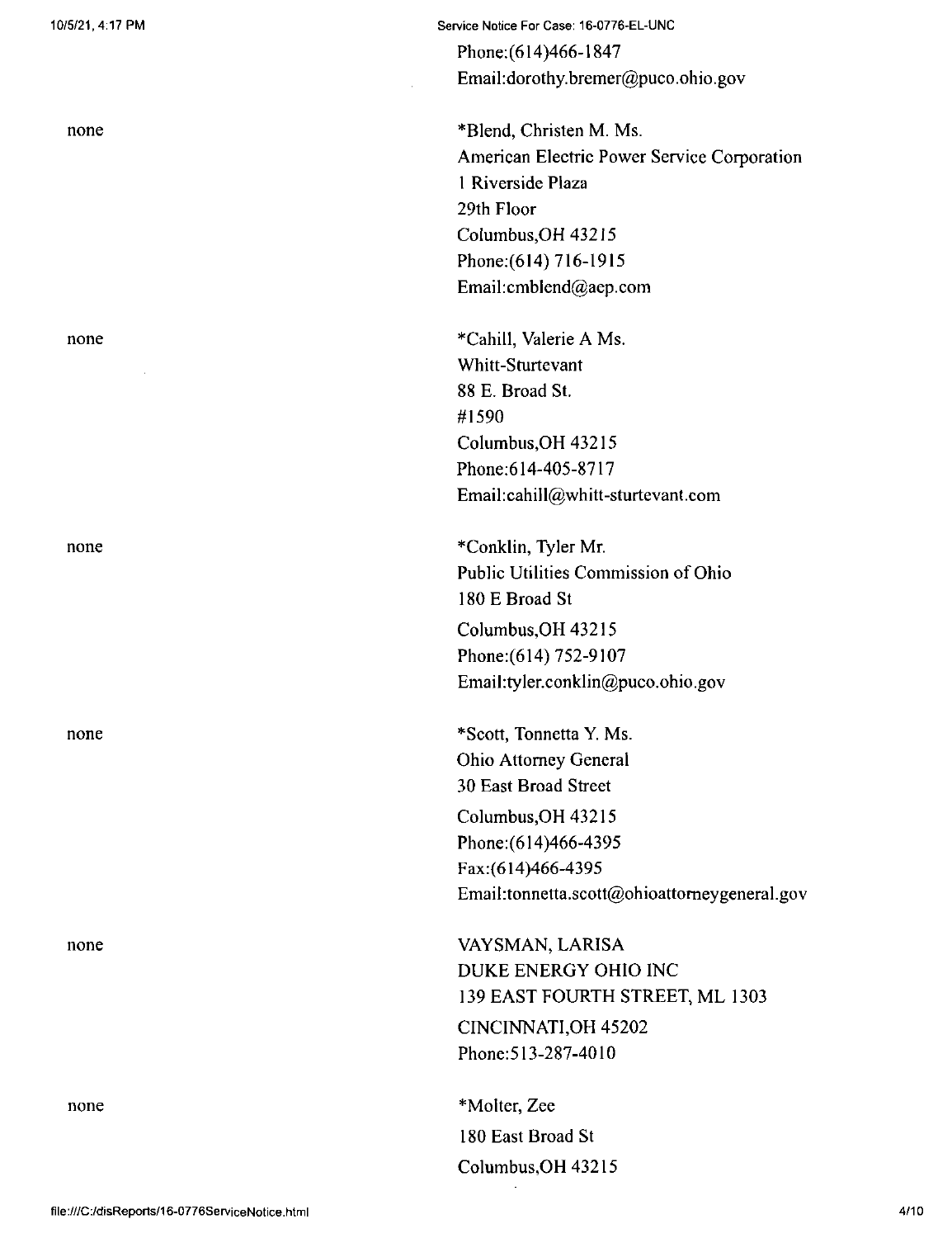none

none

none

none

none

Phone;(614)526-9206 Email:lindsey.molter@puco.ohio.gov

\*Greene, Tracy J. Mrs. Ohio Consumers' Counsel 65 East State St. 7th Floor Columbus,OH 43215 Phone:614-466-9547 Fax:614-466-8574 Email:tracy.greene@occ.ohio.gov

\*Fischer, Mary E. Ms. Public Utilities Commission of Ohio 180 E. Broad St. Columbus,OH 43215 Phone:(614)466-0469

Email:mary.fischer@puco.ohio.gov

\*Chilcote, Heather A. Public Utilities Commission of Ohio 180 East Broad Street Columbus,OH 43215 Phone:(614) 466-0407 Email:heather.chilcote@puco.ohio.gov

\*01iker, Joseph E. Mr. IGS Energy 6100 Emerald Parkway Dublin,OH 43016 Phone:614-659-5069 Email:joliker@igsenergy.com

\*Cohn, Jody Kyler Mrs. Boehm, Kurtz & Lowry 36 E. Seventh St. Ste 1510

Cincinnati,OH 45202 Phone:(513) 421-2255 Fax:(513) 421-2764 Email:jkyler@bkllawfirm.com

\*Staff, Docketing Docketing 180 East Broad Street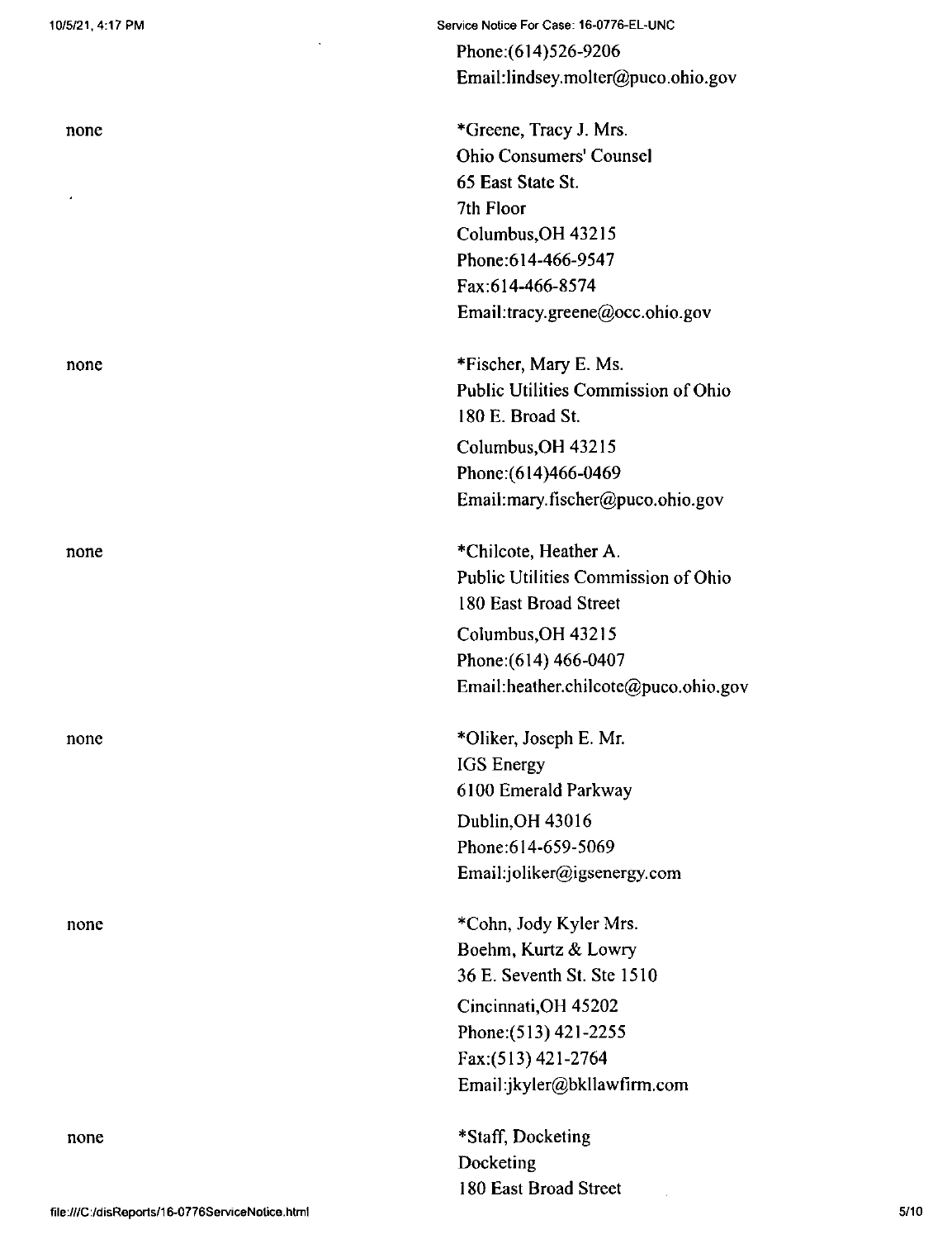none

none

none

none

11th Floor Columbus,OH 43215 Phone:614-466-4095 Fax:614-466-0313 Email:docketing@puco.ohio.gov

\*Kurtz, Michael L. Mr. Boehm, Kurtz & Lowry 36 E. Seventh St., Suite 1510 Cincinnati,OH 45202 Phone;(513)421-2255 Fax:(513)421-2764 Email:mkurtz@bkllawfirm.com

BOEHM, KURT J ESQ BOEHM, KURTZ & LOWRY 36 E SEVENTH STREET SUITE 1510 CINCINNATI,OH 45202 Phone:(513) 421-2255 Fax:(513) 421-2764

\*Danford, Emily V. Ms. FirstEnergy Corp. 76 S. Main Street Akron,OH 44308 Phone:330-760-6963 Fax:330-315-7647 Email:edanford@firstenergycorp.com

\*Glover, Rebekah J. Ms. McNees Wallace & Nurick 21 East Slate Street 17th Floor Columbus,OH 43215 Phone;614-719-2855 Fax:614-469-4653 Email:rglover@mcneeslaw.com

\*Fykes, Lucas A. Mr. Whitt Sturtevant LLP 88 E. Broad Street, Ste 1590 Columbus,OH 43215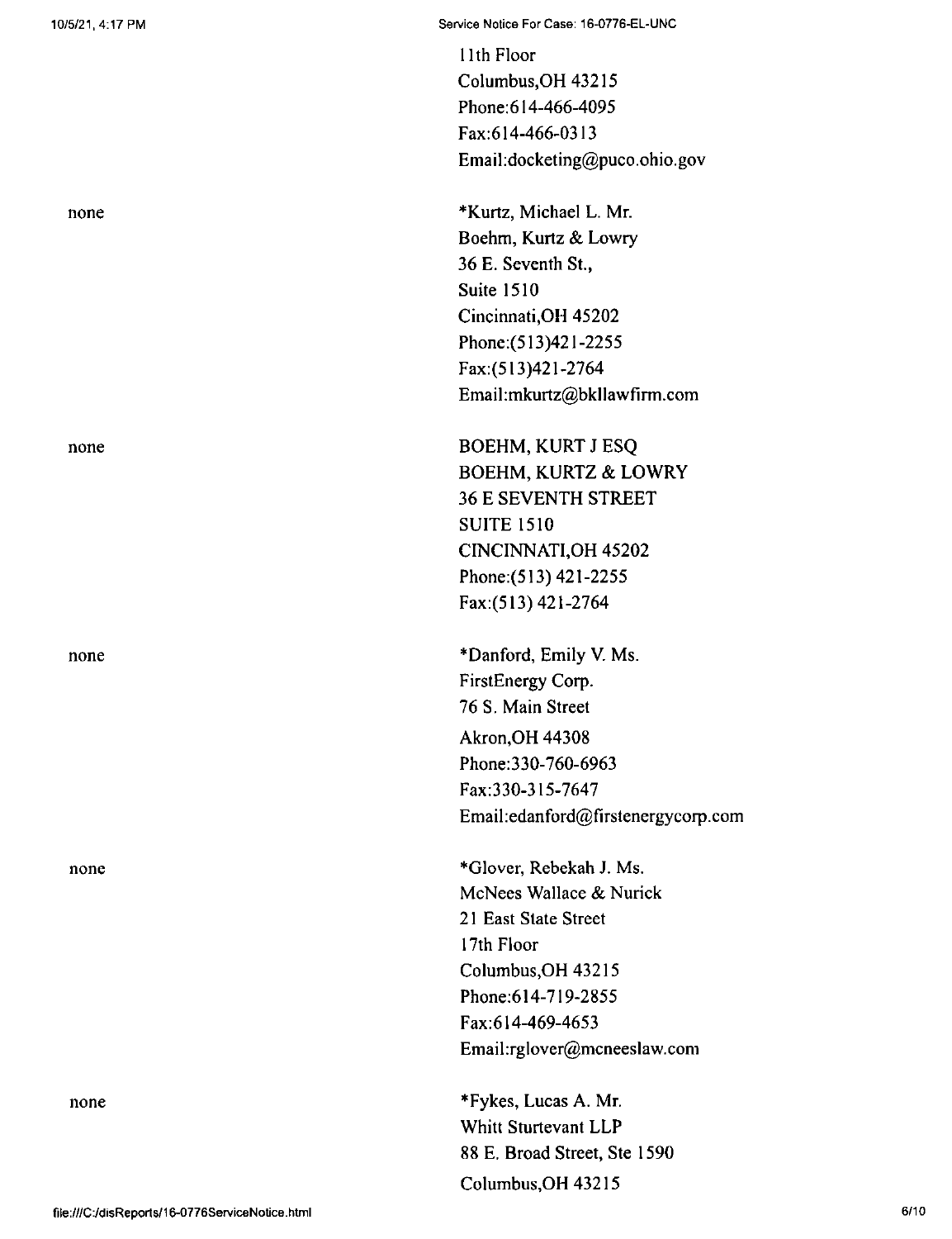none

none

none

none

Service Notice For Case: 16-0776-EL-UNC Phone:(614)405-8716 Fax:(614)675-9448 Email:fykes@whitt-sturtevant.com

\*Nourse, Steven T. Mr. American Electric Power Service Corporation <sup>1</sup> Riverside Plaza, 29th Floor

Columbus,OH 43215 Phone:(614) 716-1608 Fax:(614) 716-2950 Email:stnourse@aep.com

Columbus,OH 43215 Phone:(614) 466-0461 Email:KeIli.King@puco.ohio.gov \*King, Kelli C. PUCO 180 E. Broad St.

\*Olive, Emily Ms. Duke Energy Ohio 155 East Broad Street 20th Floor Columbus,OH 43215 Phone:(6l4) 222-1345 Email:emily.olive@duke-energy.com

\*Cochem, Carys Duke Energy 155 East Broad St 20th Floor Columbus,OH 43215 Phone;614-222-1330 Fax:614-222-1337 Email:carys.cochem@duke-energy.com

\*Alexander, N. Trevor Mr. Benesch, Friedlander, Coplan & Aronoff, LLP 41 S. High St. 26th Floor Columbus,OH 43215 Phone:614-223-9363 Fax;614-223-9330 Email:talexander@beneschlaw.com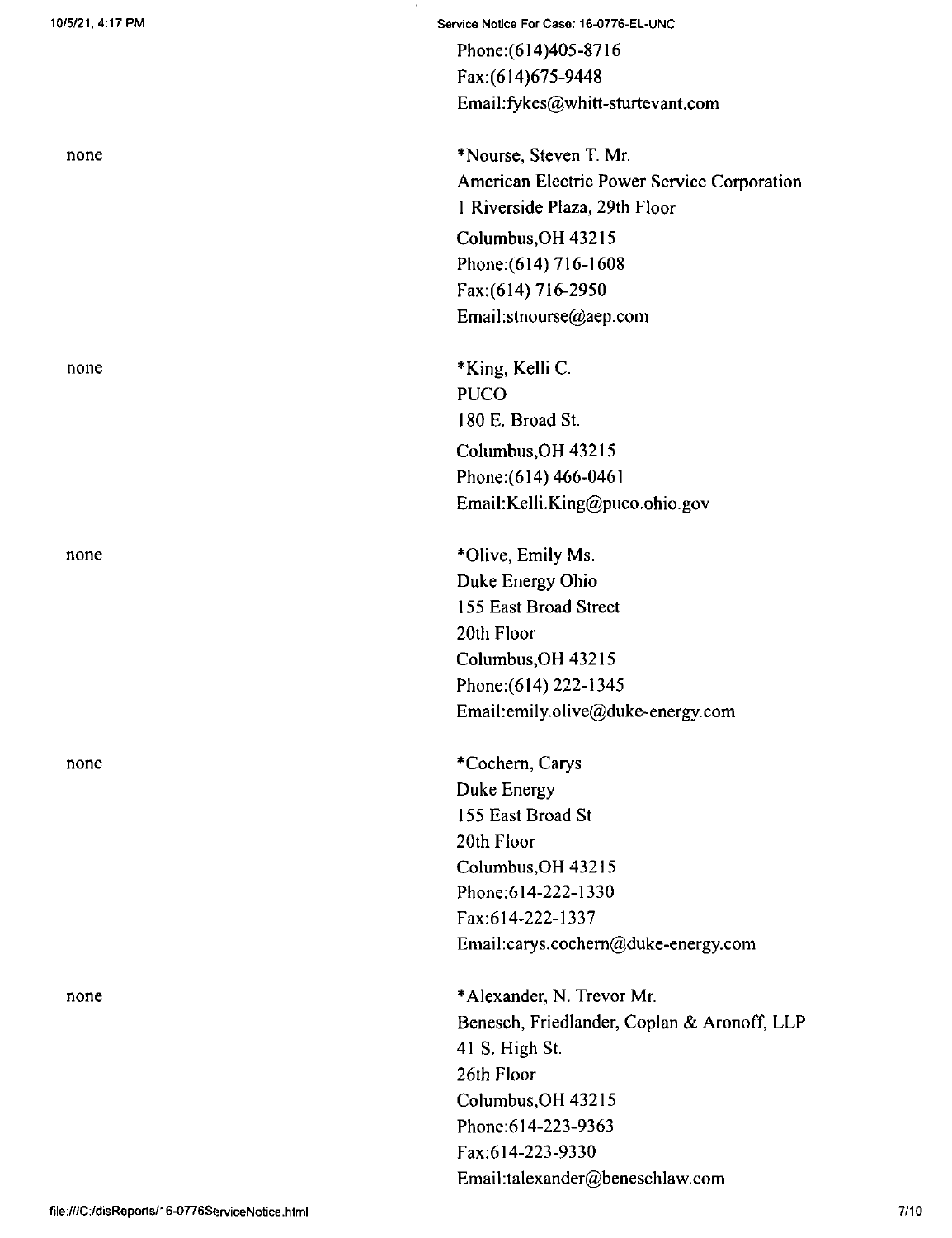| none | D'ASCENZO, ROCCO O ATTORNEY AT LAW                |
|------|---------------------------------------------------|
|      | DUKE ENERGY OHIO                                  |
|      | 139 EAST FOURTH ST,                               |
|      | 1303-MAIN                                         |
|      | CINCINNATI, OH 45202                              |
|      | Phone: (513) 287-4320                             |
|      | Fax:(513) 287-4385                                |
|      | Email:rocco.d'ascenzo@cinergy.com                 |
| none | *Yip, Yvette L Ms.                                |
|      | Ohio Attorney General's Office - Public Utilities |
|      | 30 East Broad Street, 16th Floor                  |
|      | Columbus, OH 43215                                |
|      | Phone: 614-466-4397                               |
|      | Fax:866-431-4694                                  |
|      | Email: yvette.yip@ohioattorneygeneral.gov         |
| none | *Gates, Debbie L. Mrs.                            |
|      | Duke Energy                                       |
|      | 139 East Fourth Street                            |
|      | 1303-Main                                         |
|      | Cincinanti, OH 45201                              |
|      | Phone: 513-287-4332                               |
|      | Fax:513-287-4385                                  |
|      | Email: debbie.gates@duke-energy.com               |
|      |                                                   |

| <b>INTERESTED PARTY</b> |  |
|-------------------------|--|
|                         |  |

| <b>PARTY OF RECORD</b>              |             | <b>ATTORNEY</b> |
|-------------------------------------|-------------|-----------------|
| DAYTON POWER AND LIGHT REG OP MGR   | <b>NONE</b> |                 |
| NATHAN C PARKE                      |             |                 |
| 1065 WOODMAN DR                     |             |                 |
| DAYTON, OH 45432                    |             |                 |
| Phone: (937) 259-7904               |             |                 |
| Email:NATHAN.PARKE@AES.COM          |             |                 |
|                                     |             |                 |
| <b>INDUSTRIAL ENERGY USERS-OHIO</b> | <b>NONE</b> |                 |
| MATTHEW R. PRITCHARD                |             |                 |
| MCNEES WALLACE & NURICK LLC         |             |                 |
| 21 E STATE STREET, 17TH FLOOR       |             |                 |
| COLUMBUS, OH 43215                  |             |                 |
| Phone: 614-469-8000                 |             |                 |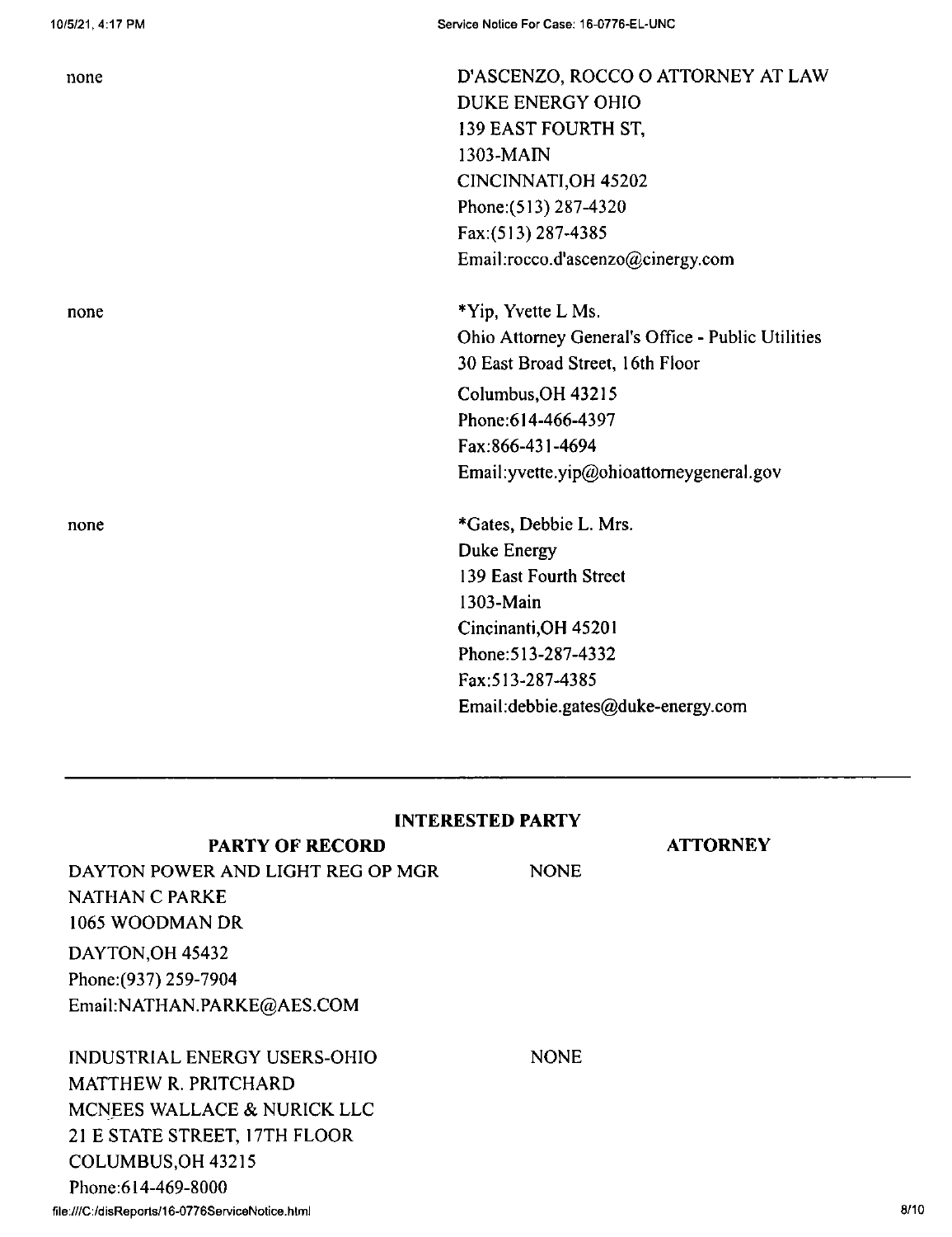**NONE** 

# **INTERVENOR**

### **PARTY OF RECORD**

OHIO CONSUMERS' COUNSEL CHRISTOPHER HEALEY 65 EAST STATE STREET 7TH FLOOR COLUMBUS,OH 43215-4203 Phone:{614) 466-9571 Email;CHRISTOPHER.HEALEY@OCC.OHIO.GOV

# **ATTORNEY**

MICHAEL, WILLIAM

65 E STATE ST 7TH FL

COLUMBUS,OH 43215-4203 Phone;614-466-1291 EmaikWILLIAM.MICHAEL@OCC.OHIO.GOV

**ATTORNEY**

OHIO ENERGY GROUP, INC. KURT J BOEHM 36 E. SEVENTH STREET SUITE 1510 CINCINNATI,OH 45202 Phone:513-421-2255 Fax:513-421-2764 Email:OHlOENERGYGROUP@BKLLAWFIRM.COM

## **PARTY OF RECORD**

## **PARTY OF RECORD**

NONE DIRECT ENERGY BUSINESS LLC REG MGR RYAN HARWELL 910 LOUISIANA ST HOUSTON,TX 77002 Phone;(281) 800-6157 Email:RYAN.HARWELL@DIRECTENERGY.COM

NONE HOUSTON,TX 77002 Phone: (281) 800-6157 Email:RYAN.HARWELL@DIRECTENERGY.COM DIRECT ENERGY BUSINESS LLC REG MGR RYAN HARWELL 910 LOUISIANA ST

DIRECT ENERGY BUSINESS, LLC REG MGR RYAN HARWELL 910 LOUISIANA ST

\*Fykes, Lucas A. Mr. Whitt Sturtevant LLP 88 E. Broad Street, Ste 1590

file:///C:/disReports/16-0776ServiceNotice.html 9/10